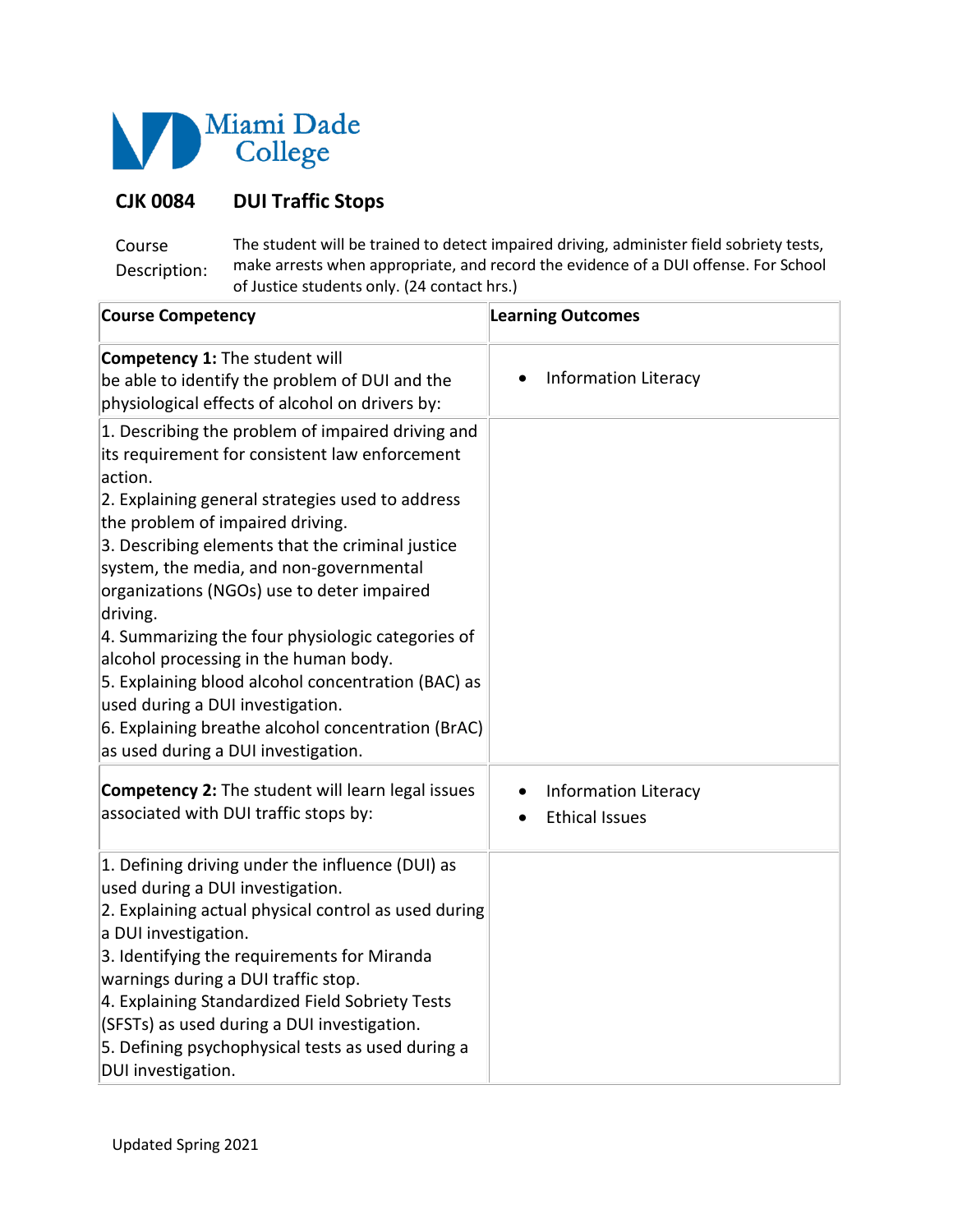6. Listing the criteria for the administration of breath, blood, or urine sample tests based on DUI investigation.

7. Explaining the concept of implied consent as used during a DUI investigation.

8. Summarizing how to ask a vehicle operator, in a professional manner, to consent to the requested test(s) based on the implied consent law.

9. Identifying the Florida Statute limit at which an individual is presumed impaired and cannot legally operate a vehicle.

10. Explaining how to arrange for the legal and timely administration of a breath test, or

collection of a blood or urine sample, per agency policy and procedure, during a DUI investigation.

11. Identifying the Florida Statute defined breath test concentration amount indicating impairment and the need for a DUI citation.

12. Explaining when it is appropriate to request a urine test from a DUI subject during a DUI investigation.

13. Explaining the purpose of obtaining a urine test from a DUI subject during a DUI investigation.

14. Describing the criteria for obtaining a blood test from a DUI subject as provided in the Florida Statutes during a DUI investigation.

15. Describing the offense of DUI Second Refusal as provided in the Florida Statutes.

16. Explaining additional requirements for drivers of commercial motor vehicles as provided in the Florida Statutes during a DUI investigation.

17. Explaining the specific requirements for people under the age of 21 during a DUI investigation.

18. Describing the legal requirements of completing a DUI citation as provided in the Florida Statutes.

19. Listing the elements of the offense of driving under the influence provided in the Florida Statutes.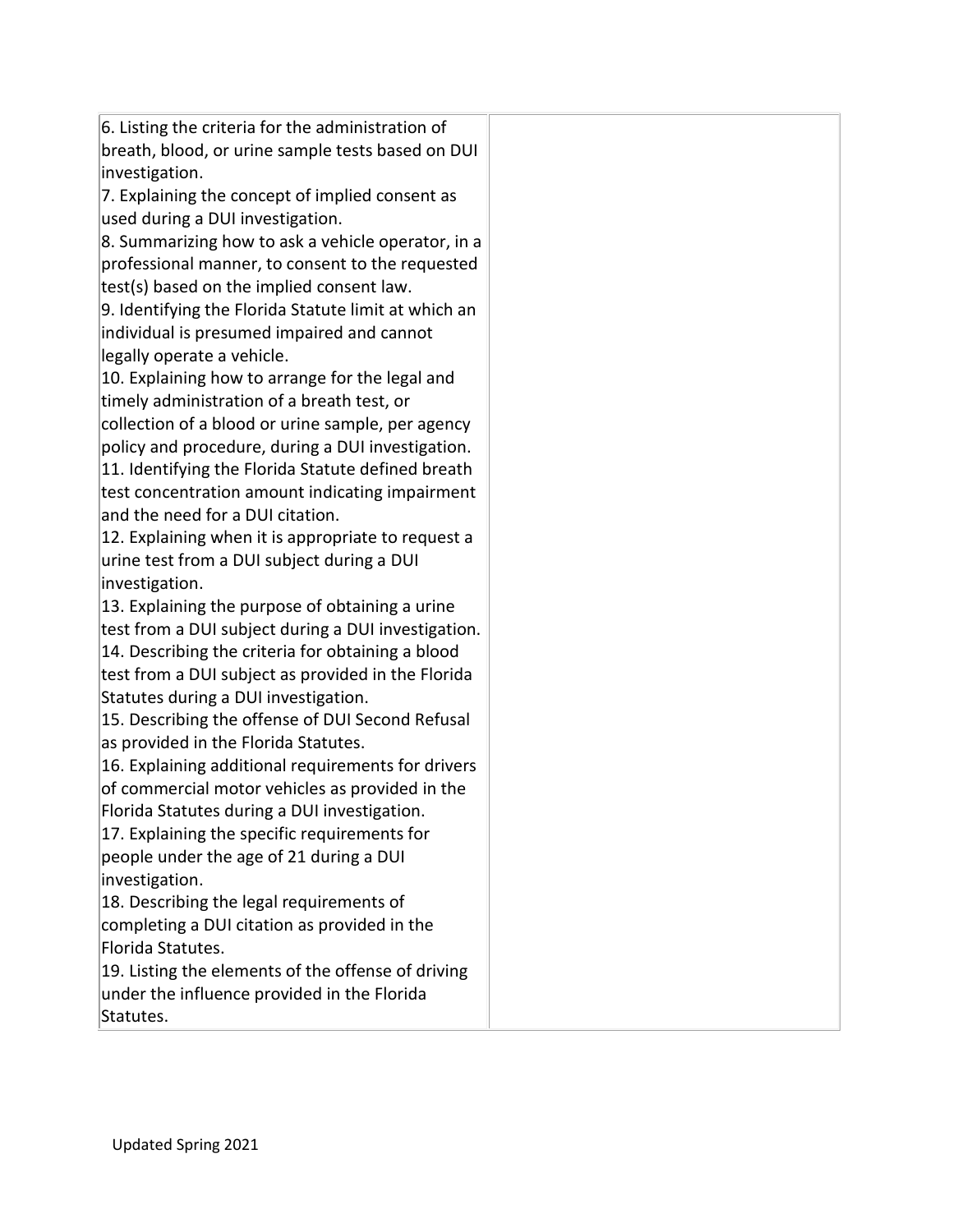| Competency 3: The student will be able to identify<br>and describe the three phases of DUI detection<br>and the Standardized Field Sobriety Tests by:                                                                                                                                                                                                                                                                                                                                                                                                                         | Communication<br><b>Information Literacy</b> |
|-------------------------------------------------------------------------------------------------------------------------------------------------------------------------------------------------------------------------------------------------------------------------------------------------------------------------------------------------------------------------------------------------------------------------------------------------------------------------------------------------------------------------------------------------------------------------------|----------------------------------------------|
| 1. Summarizing the general DUI detection process<br>as used during a DUI investigation.<br>2. Explaining the decisions and possible outcomes<br>that an officer can arrive at during the three<br>phases of DUI detection.<br>3. Describing the reliability and validity of the<br>Standardized Field Sobriety Tests based on NHTSA<br>research.                                                                                                                                                                                                                              |                                              |
| <b>Competency 4:</b> The student will be able to<br>understand that drugs, both prescribed and<br>illegally obtained, may affect the ability to drive;<br>you will also learn about general indicators of poly<br>drug use by:                                                                                                                                                                                                                                                                                                                                                | <b>Information Literacy</b>                  |
| 1. Observing that a driver may be under the<br>influence of a legal or illegal drug that impairs the<br>ability to safely operate a vehicle.<br>2. Describing the problem of poly drug use in an<br>impaired driving situation.<br>3. Explaining the possible effects of poly drug use<br>in an impaired driving situation.<br>4. Explaining indicators that may suggest an<br>impaired driver is under the influence of<br>medication in an impaired driving situation.<br>5. Defining a drug recognition expert (DRE), in<br>relation to an impaired driving investigation. |                                              |
| Course Competency 5: The student will<br>be able to understand how the entire DUI<br>investigation is organized, including specifics of<br>the three phases of DUI detection by:                                                                                                                                                                                                                                                                                                                                                                                              | <b>Information Literacy</b>                  |
| 1. Explaining divided attention as it relates to<br>impairment during a DUI investigation.<br>2. Analyzing a vehicle in motion to identify<br>suspicious or unusual driving patterns to<br>determine reasonable suspicion of impairment<br>during Phase One Vehicle in Motion.<br>3. Defining cue as it relates to Phase One Vehicle<br>in Motion of a DUI investigation.                                                                                                                                                                                                     |                                              |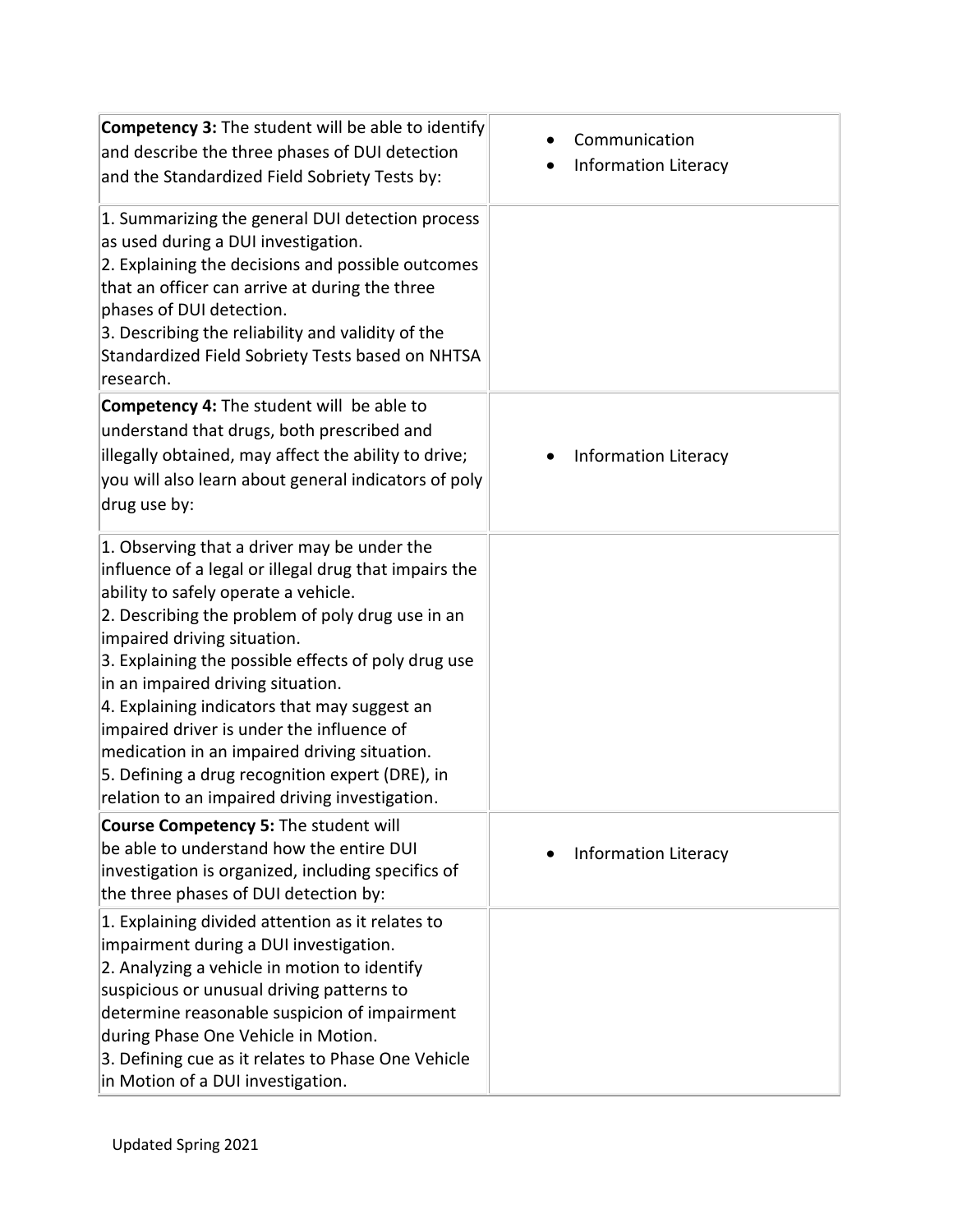4. Describing the use of visual cues to develop reasonable suspicion of a possible impaired driver during a DUI investigation.

5. Listing what an officer might observe after giving the command to stop to a potentially impaired driver.

6. Summarizing Phase Two Personal Contact in a typical DUI investigation.

7. Defining clue as it relates to noting observable driver behavior during the performance of the SFSTs and to potential impairment during Personal Contact (Phase Two) of a DUI investigation.

8. Describing how to use the senses during faceto-face contact to detect clues of impairment during a DUI investigation.

9. Identifying medical conditions with clues that may mimic alcohol or drug impairment to

determine if a DUI investigation is warranted. 10. Describing the general eye examinations that an officer can conduct to assess for possible medical impairment.

11. Explaining pre-exit interview techniques and additional tests to determine if reasonable suspicion of impairment indicates that further investigation of suspected DUI is warranted during Phase Two Personal Contact.

12. Assessing the manner in which the driver exits the vehicle to determine reasonable suspicion of impairment indicating that further investigation of suspected DUI is warranted during Personal Contact (Phase Two).

13. Summarizing Phase Three Pre-Arrest Screening in a typical DUI investigation.

14. Preparing to administer the Standardized Field Sobriety Tests (SFSTs) to a suspected impaired vehicle driver in accordance with agency policies and procedures.

15. Naming the three Standardized Field Sobriety Tests used to detect alcohol or drug impairment.

16. Explaining nystagmus as used during a DUI investigation.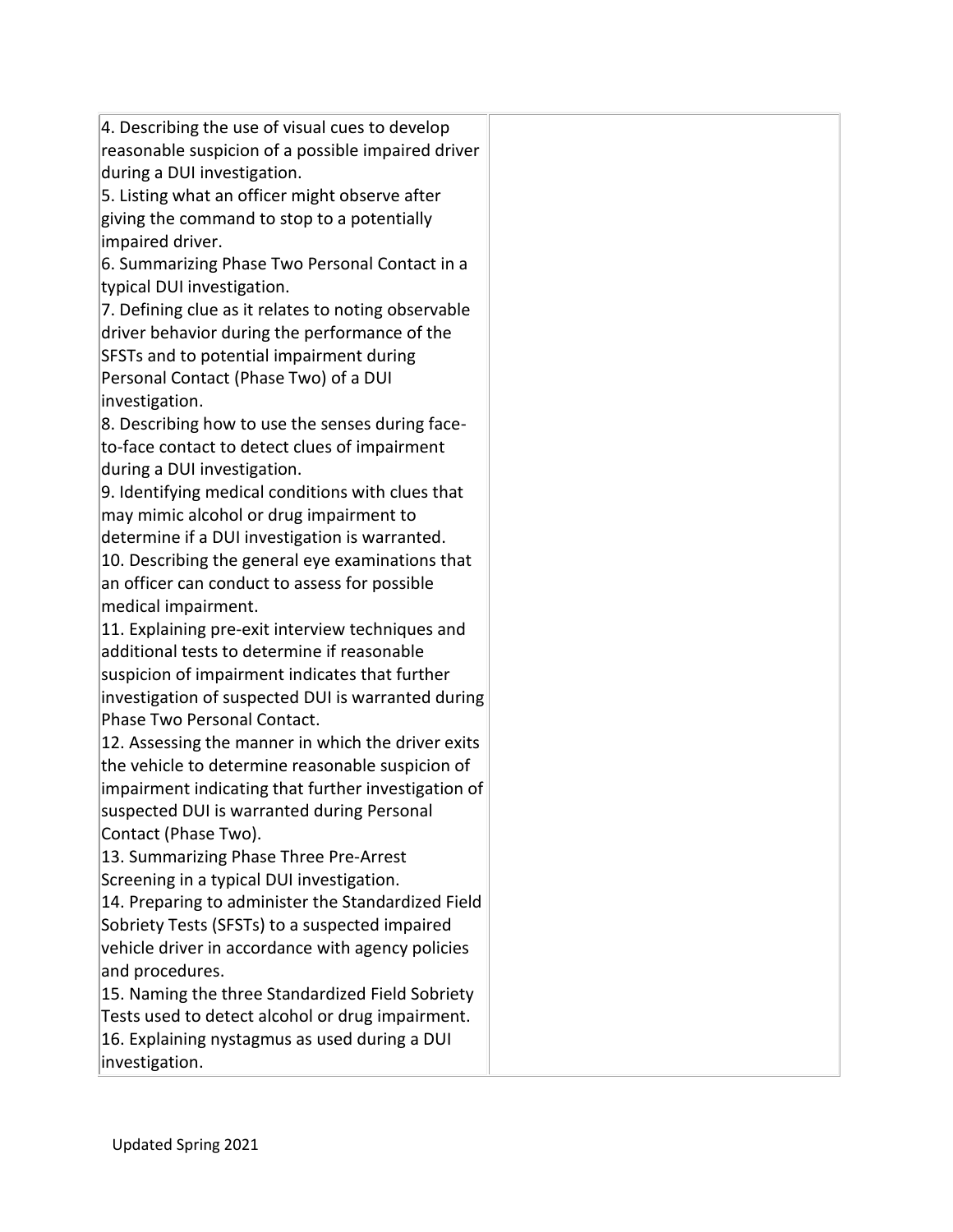| 17. Defining Horizontal Gaze Nystagmus (HGN) as<br>used during a DUI investigation.<br>18. Defining Vertical Gaze Nystagmus (VGN) as<br>used during a DUI investigation.<br>19. Explaining the three categories of nystagmus<br>as applied to a DUI investigation.<br>20. Explaining why divided attention tests are<br>effective in detecting impairment.<br>21. Explaining the clues officers may observe in an<br>impaired person during the Walk-and-Turn test.<br>22. Listing the clues officers may observe in an<br>impaired person during the One-Leg Stand test.<br>23. Identifying if probable cause to arrest exists<br>following the tests and in accordance with agency<br>policies and procedures.<br>24. Explaining how to make a decision to arrest a<br>subject for DUI based on sufficient probable<br>cause, the totality of the circumstances, and<br>according to agency policy.<br>25. Making a legal arrest of a suspected impaired<br>driver if probable cause exists, or a release in<br>accordance with agency policies and procedures.<br>26. Completing any additional processing tasks<br>required to thoroughly conclude the DUI<br>investigation.<br>27. Explaining what is involved in a post-arrest<br>Twenty-Minute Observation period in a typical<br>DUI investigation. |                             |
|-------------------------------------------------------------------------------------------------------------------------------------------------------------------------------------------------------------------------------------------------------------------------------------------------------------------------------------------------------------------------------------------------------------------------------------------------------------------------------------------------------------------------------------------------------------------------------------------------------------------------------------------------------------------------------------------------------------------------------------------------------------------------------------------------------------------------------------------------------------------------------------------------------------------------------------------------------------------------------------------------------------------------------------------------------------------------------------------------------------------------------------------------------------------------------------------------------------------------------------------------------------------------------------------------------------|-----------------------------|
| Course Competency 6: The student will be able to<br>correctly administer the NHTSA Standardized Field<br>Sobriety Tests and prepare required<br>documentation by:                                                                                                                                                                                                                                                                                                                                                                                                                                                                                                                                                                                                                                                                                                                                                                                                                                                                                                                                                                                                                                                                                                                                           | <b>Information Literacy</b> |
| 1. Explaining the note-taking procedures necessary<br>when correctly administering the Standardized<br>Field Sobriety Tests.<br>2. Explaining the three clues that point to<br>impairment<br>through the<br>horizontal<br>gaze<br>nystagmus test.<br>3. Identifying that HGN is a reliable clue of<br>impairment according to NHTSA.<br>4. Explaining the procedures for horizontal gaze<br>nystagmus testing during a DUI investigation.                                                                                                                                                                                                                                                                                                                                                                                                                                                                                                                                                                                                                                                                                                                                                                                                                                                                   |                             |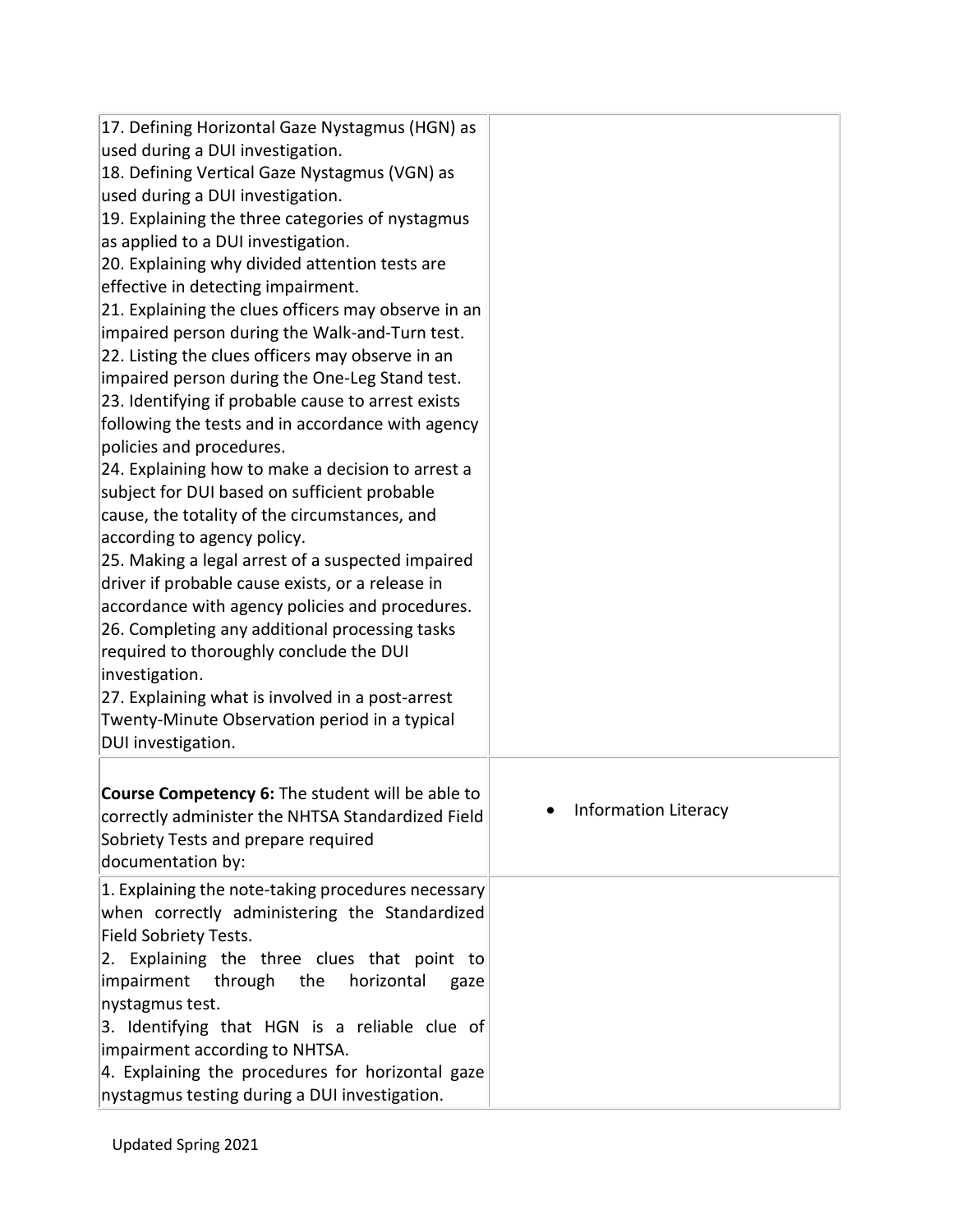5. Identifying what the presence of vertical gaze nystagmus may indicate about impairment.

6. Explaining the procedures for the vertical gaze nystagmus test during a DUI investigation.

7. Explaining how to interpret the horizontal gaze nystagmus test during a DUI investigation.

8. Documenting nystagmus results accurately in field notes during a DUI investigation.

9. Explaining the procedures for the Walk-and-Turn test during a DUI investigation.

10. Explaining how to interpret the Walk-and-Turn test during a DUI investigation.

11. Documenting the Walk-and Turn test results accurately in the field notes during a DUI investigation.

12. Explaining the procedures for the One-Leg Stand test during a DUI investigation.

13. Explaining how to interpret the One-Leg Stand test during a DUI investigation.

14. Documenting One-Leg Stand test results accurately in field notes during a DUI investigation. 15. Conducting the Standardized Field Sobriety

Tests (SFST) correctly with the suspected impaired vehicle operator.

16. Generating appropriate documentation on each of the SFSTs in accordance with agency policies and procedures.

**Course Competency 7:** The student be able to write a comprehensive and accurate report documenting a DUI arrest by:

1. Describing the responsibility of officers in preparing complete written reports for DUI violations.

2. Listing types of information that should be included in thorough DUI field notes.

3. Listing the basic features of a DUI investigation to include in a DUI Arrest Report.

4. Listing the components to include in a

comprehensive narrative in a DUI Arrest Report.

5. Listing common report forms used to document

a DUI investigation.

- Communication
- Numbers / Data
- Information Literacy